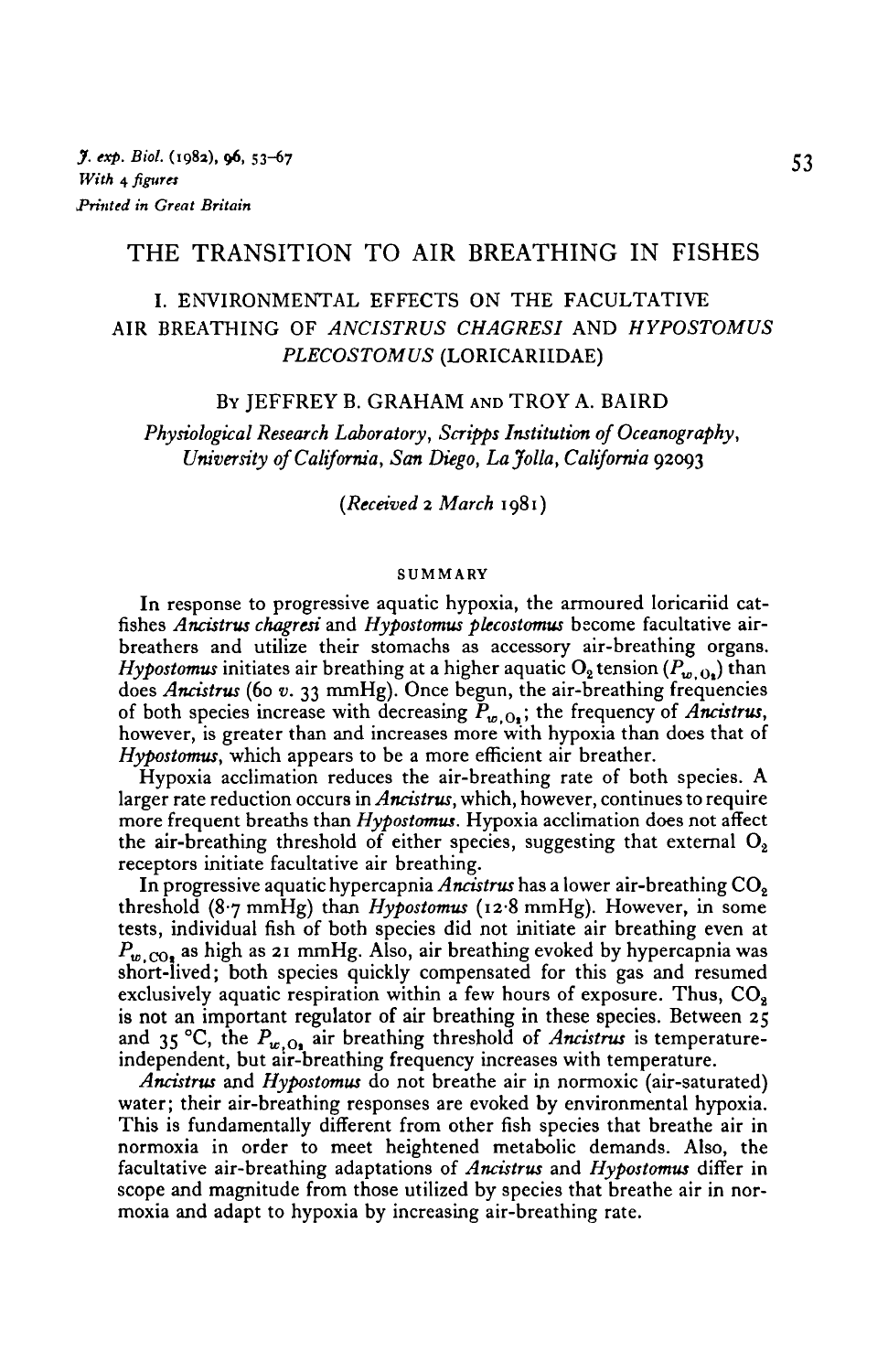### **INTRODUCTION**

Some fishes become air-breathers when environmental factors act to reduce the suitability of ambient water for aquatic respiration (Carter & Beadle, 1931; Johansen, 1970; Graham, Rosenblatt & Gans, 1978; Kramer *etal.* 1978). Numerous investigations have determined threshold levels of aquatic  $O_2$  (and, in some cases, CO2) that initiate facultative air breathing (Hughes & Singh, 1970a, *b;* Gee, 1976, 1980; Jordan, 1976; Bicudo & Johansen, 1979). Also, the role of temperature both in initiating air breathing and in affecting air-breathing frequency has been demonstrated (Johansen, Hanson & Lenfant, 1970; Rahn *et al.* 1971; Gee, 1980).

Our knowledge of the extent to which environmental factors control air breathing, however, remains incomplete for most species. Few studies (Bicudo & Johansen, 1979; Gee, 1980) have focused attention on the facultative air-breather's ability to acclimate to environmental conditions that initiate air breathing. It seems likely that through adaptive mechanisms a species may be able to improve its air-breathing capability and thus modify air-breathing frequency and also change its air-breathing threshold.

The question of whether or not a facultatively air-breathing fish can reduce the influence of ambient conditions assumes added significance in view of the effects of aquatic  $O_2$  and  $CO_2$  on air breathing. In many species, external  $O_2$  and  $CO_2$  sensors have been implicated in the control of air-breathing behaviour, aquatic ventilation frequency, and the partitioning of  $O<sub>2</sub>$  uptake between air and water (Johansen, 1970; Hughes & Singh, 1970 $b$ ). Moreover, the operation of bimodal respiratory mechanisms in most aquatic air-breathing species ensures intimate contact with ambient water (Graham, 1976; Hughes, 1976). This is because even though aerial respiration meets  $O<sub>2</sub>$  requirements, gill ventilation is needed by these species in order to excrete respiratory CO<sub>2</sub>, regulate acid-base status, and maintain ion balance (Hughes & Singh, 1970b; Johansen, 1970; Hughes, 1976; Burggren, 1979).

This paper examines the role of aquatic  $O_2$  and  $CO_2$  partial pressures (tensions) in regulating the facultative air-breathing responses of two species of Panamanian armoured catfish, *Ancistrus chagresi* Eigenmann and Eigenmann and *Hypostomus (Plecostomus) plecostomus* (L.). The effects of acute and chronic exposure to aquatic hypoxia and hypercapnia on the air-breathing threshold and air-breathing frequency of both species are compared. In addition, the effect of temperature on the hypoxia air-breathing threshold and air-breathing rate was determined for *A. chagresi.* Finally synchronous air-breathing is documented for *H. plecostomus.* A previous investigation (Kramer & Graham, 1976) demonstrated this behaviour in *Ancistrus,* but failed to detect it in *Hypostomus.*

*Ancistrus chagresi* and *Hypostomus plecostomus* are members of the family Loricariidae, the largest and most diversified family of South American catfish (Lowe-McConnell, 1975). Loricariids are benthic, flowing-water species, that have a ventral sucker mouth used for grasping substrate as well as grazing on algae and detritus (Gradwell, 1971; Lowe-McConnell, 1975). In Panama, *Ancistrus* and *Hypostomus* occur sympatrically with other loricariids in small streams. These two species use their stomachs as air-breathing organs and breathe air in response to aquatic hypoxia (Gee,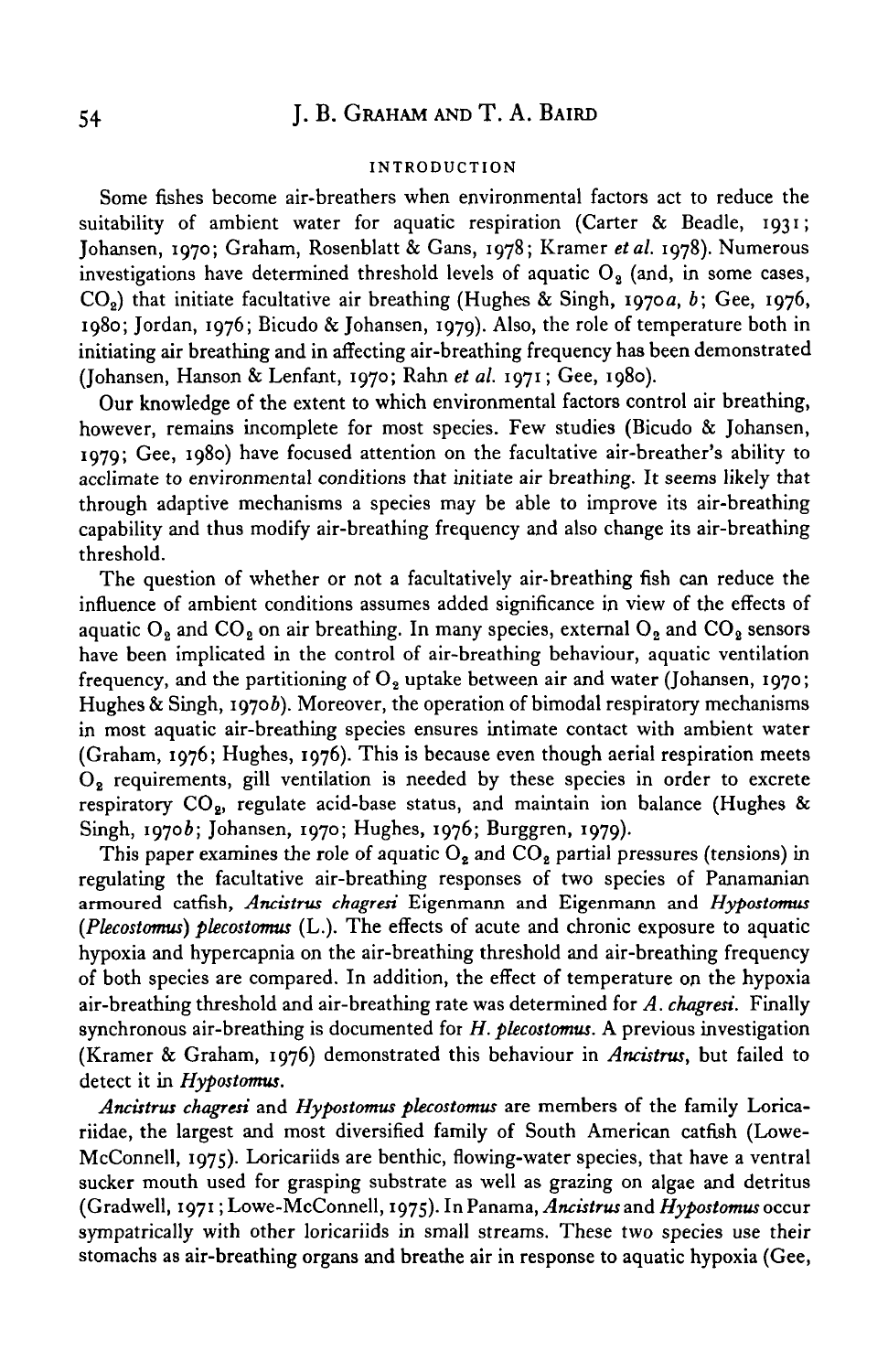# *Air breathing in* Ancistrus *and* Hypostomus 55

1976). However, the extent to which these species differ with regard to their sensitivities to air-breathing stimuli is not known. Thus, a comparative study that determined specific differences in physiological and behavioural adaptations for facultative air-breathing may also indicate ways in which *Ancistrus* and *Hypostomus* reduce competitive interactions and are thus ecologically separated in their natural environment.

### **MATERIALS AND METHODS**

## *Collection and maintenance of fishes*

*Hypostomus* and *Ancistrus* ranging in mass from 9 to 300 g were collected by seine from the Frijoles River near Gamboa, Republic of Panama and transported to holding tanks at the Smithsonian Tropical Research Institute (STRI), Fort Amador, Panama. Experiments were conducted at STRI from 1975-77. Subsequent work (1979-80) was done with fish transported from Panama to the Physiological Research Laboratory at Scripps Institution of Oceanography, La Jolla, California.

Laboratory fish were maintained in low densities in darkened aerated aquaria ( $25-27$  °C) with a photoperiod that varied seasonally. Fish were regularly fed canned spinach and green beans.

Small groups of both species (5-10 fish in 60 1 aquaria) were acclimated to hypoxia  $(P_{w,0} = 15-40$  mmHg) for  $14-21$  days in aquaria  $(25-27 \text{ °C})$  that were filtered but not aerated. Without aeration, fish respiration removed  $O<sub>2</sub>$  from the water faster than it was replaced by diffusion from air, resulting in hypoxic conditions. Pump filtration and fish activity kept water in the tank well mixed, although tanks had to be cleaned regularly to prevent toxic conditions. A temperature-compensated YSI oxygen electrode/thermistor probe was used to monitor  $O_3$  and temperature in all aquaria and water samples were routinely withdrawn to measure  $P_{w,CO_2}$  and pH using a Radiometer Blood Gas Analyzer.

## *Determination of facultative air-breathing responses*

*General experimental procedures.* The facultative air-breathing threshold and airbreathing frequency responses to controlled changes in aquatic  $O_2$  and  $CO_2$  were determined for groups of *Ancistrus* and *Hypostomus.* Air-breathing threshold is defined as the mean of the aquatic gas tensions measured at the instant each individual in the group breathed air for the first time in the test. Following the onset of air breathing (i.e. beyond threshold conditions), air-breathing frequencies were determined by counting the total air breaths taken by the group during a set period of time (20-60 min) and correcting this to a mean number of breaths per fish each hour. In each test, air-breathing threshold could only be measured once, whereas in most experiments air-breathing frequency was measured at several different time intervals (up to 72 h) following the onset of air breathing.

Most tests were designed to compare the responses of two groups of fishes simultaneously. For this purpose, two aquaria (40-60 1) were set beside each other with a visual barrier placed between them. They were backlighted and positioned for easy observation in a darkened room (Panama) or from behind a blind (La Jolla).

Experiments were begun with 15-30 min of observation of fish in normoxic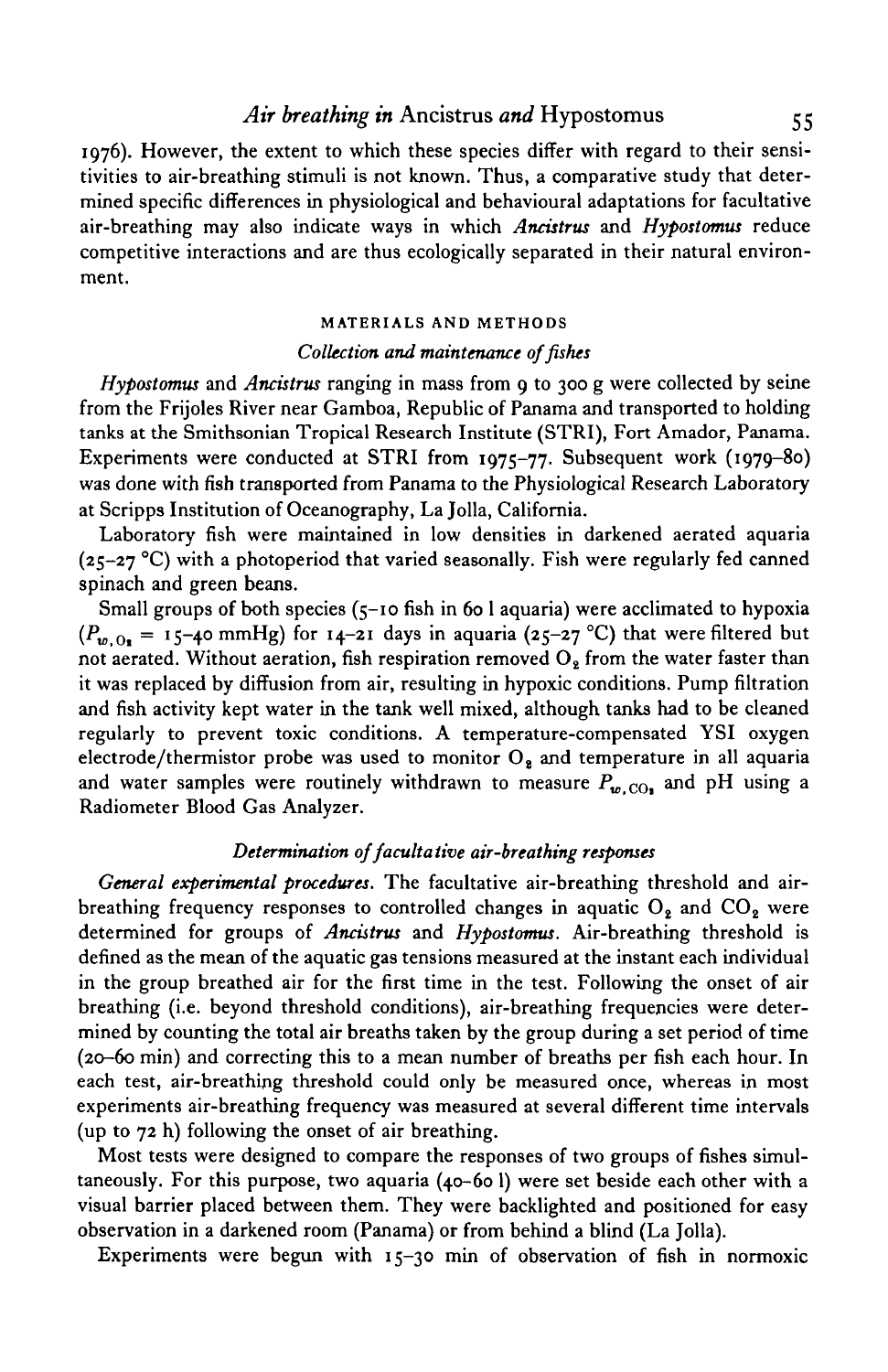# 56 J. B. GRAHAM AND T. A. BAIRD

 $(P_{w_0}) = 130$ -150 mmHg) water to verify that no air breathing was occurring. The fish were then continuously observed during exposure to gradual changes in aquatic O<sub>2</sub> or CO<sub>2</sub> tensions (or both) produced by bubbling compressed gases either directly into the two aquaria or into a central mixing tank from which water was pumped to and from the two aquaria. (Hypoxia was produced with  $N<sub>2</sub>$  gas; hypercapnia with either 5 or 10 %  $CO_2$  in air; and simultaneous hypoxia and hypercapnia with 5 %  $CO_2$ in  $95\%$  N<sub>2</sub>.) In all tests, gas was delivered until air-breathing threshold was reached or it was judged that there would be no response. In  $P_{w, 0}$ , threshold determinations,  $N<sub>2</sub>$  was bubbled continuously into the tanks at slow rates that reduced  $O<sub>2</sub>$  tension by about 0.7 mmHg/min. Because  $P_{w,CO_2}$  thresholds were not very much above ambient, ( $\sim$  2 mmHg) it was necessary to deliver CO<sub>2</sub> gas very slowly (average tension increase 0-2 torr/min).

An  $O_2$  electrode positioned in the flow of a pump-siphon system that circulated water between the two tanks was used to monitor  $P_{w,0}$ , during all tests. Water from this system was also periodically withdrawn, through a sampling port, for determination of  $P_{w, \text{CO}_1}$ ,  $P_{w, \text{O}_2}$ , and pH using a Radiometer Blood Gas Analyzer that had been standardized with known gas mixtures and buffer solutions at the experimental temperature.

*Comparisons within and between species.* Simultaneous observations of groups of *Hypostomus* and *Ancistrus* were made to compare the separate effects of aquatic hypoxia and hypercapnia and the combined effects of these two factors on the airbreathing threshold and frequency of each species. Air-breathing frequency determinations in hypoxia were made during both daylight and darkness and at a variety of fish activity levels up to 72 h beyond threshold determination. By contrast, the effect of  $CO<sub>3</sub>$  on air breathing had usually diminished within 6 h of threshold determination.

For each species, groups of fish held in normoxic water were simultaneously compared with groups of hypoxia-acclimated  $(14-21)$  days) fish to determine the effect of hypoxia on air-breathing threshold and frequency. All these comparisons were made at  $24-27$  °C using groups that had a similar mean body size and contained equal numbers of individuals (5-6).

The effect of water temperature (15-35 °C) on the  $\vec{P}_{w, 0}$  air-breathing threshold of *Ancistrus* was determined as was the effect of temperature (20-30 °C) on air-breathing frequency. Tests were done with a group  $(n = 3-5)$  of fish in a 20 l aquarium that was placed in a water bath. Threshold responses were determined only once each day but frequencies were measured several times. Experimental temperature was not changed more than  $5^{\circ}$ C in 24 h and the fish were allowed 6-12 h to adapt to the new temperature before tests were begun. The oxygen electrode was calibrated at each test temperature prior to testing.

Air-breathing records of isolated groups (n = 5) of *Hypostomus* and *Ancistrus* were analysed for air-breathing synchrony. Records (20-40 min duration; and all made at *Pw.Oi* < 3<sup>2</sup> mmHg) were divided into 1 min intervals and each interval was scored on the basis of the number of breaths it contained (i.e.  $o, 1, 2, \ldots, n$ ). (When fish averaged air-breathing rates above 8/h, records were analysed using 30 s intervals.) The variance to mean ratio of the resultant frequency distribution was then calculated and tested for its difference from a random distribution (i.e.  $S^{\mathbf{z}}/ \bar{X} = 1$ ) with a  $t$  test (Kramer & Graham, 1976).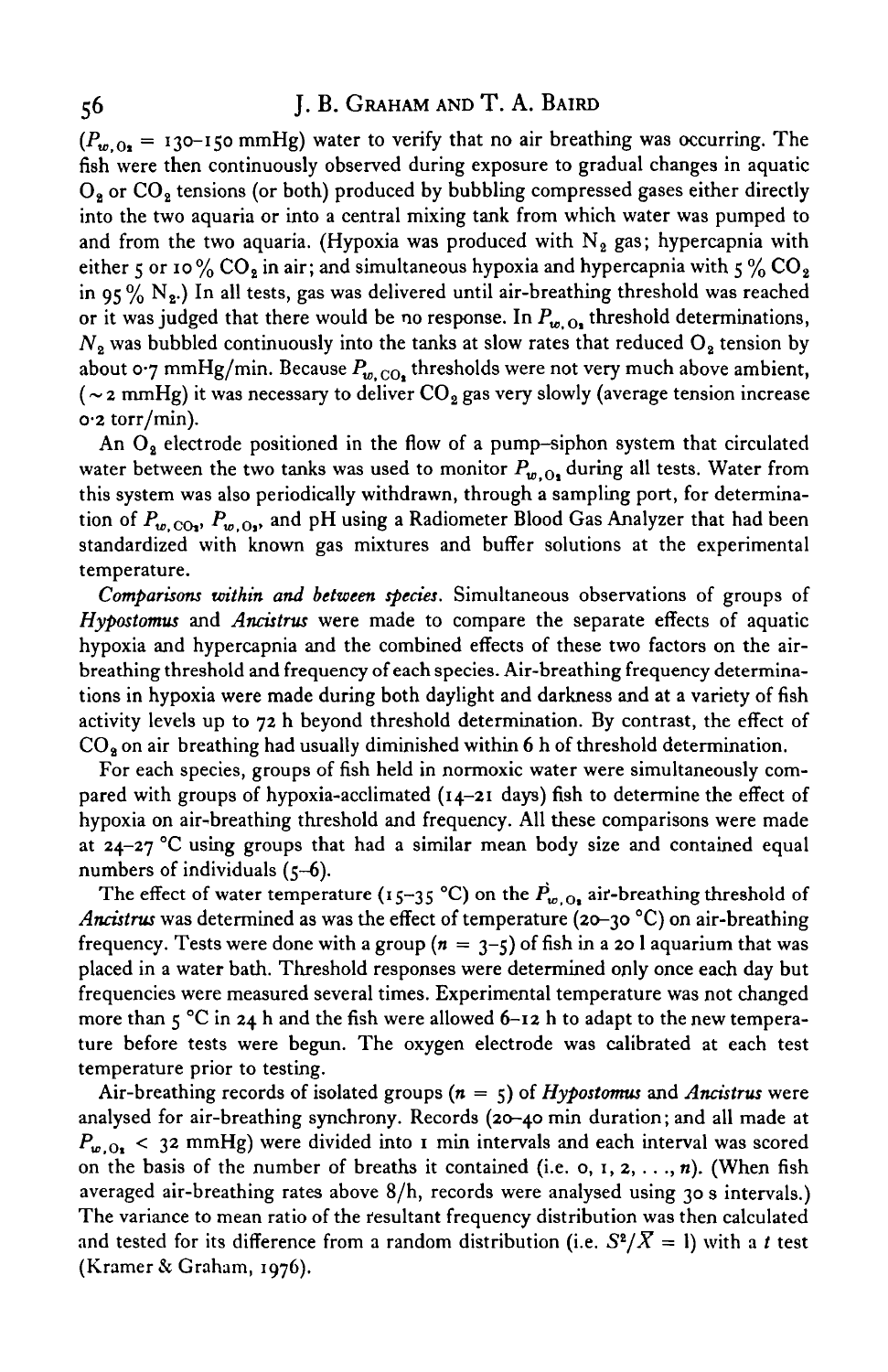# Table 1. Threshold levels (mmHg) of  $O_2$  and  $CO_3$  eliciting air breathing in Ancistrus chagresi *and* Hypostomus plecostomus *at* 25-27 *°C*

**(Separate and combined effects of aquatic hypoxia and hypercapnia are compared. Values are mean gas tension, standard error and sample size. Asterisks indicate that the intra- or interspecific mean differences observed for different treatments are significant** *(P <* **0.05) as determined by** *t* **or Mann Whitney** *U* **tests. Daggers indicate incomplete air-breathing responses** (see text for details). In hypoxia tests  $P_{\mathbf{w},\mathbf{O_0}} \leq 2 \text{ mmHg}$ ; in hypercapnic tests  $P_{\mathbf{w},\mathbf{O_1}} \geq$ **iao mmHg.).**

| Hypoxic water        |     |    |   | Hypoxic and hypercapnic water |           |          |                          |     |    |                          | Hypercapnic water |    |  |
|----------------------|-----|----|---|-------------------------------|-----------|----------|--------------------------|-----|----|--------------------------|-------------------|----|--|
| $P_{\omega, 0}$ s.e. |     | N  |   | $P_{\infty, 0}$ s.e.          |           | N        | $P_{w,\text{CO}_2}$ S.E. |     | Ν  | $P_{w \text{CO}_2}$ 8.E. |                   |    |  |
|                      |     |    |   |                               |           |          | Ancistrus chagresi       |     |    |                          |                   |    |  |
|                      | 0.7 | 95 | ٠ | 64.0                          | $3^\circ$ | 20       | 10.7                     | O.7 | 20 | 8.7                      | 0.7               | 28 |  |
| ۰                    |     |    |   | Hypostomus plecostomus        |           |          |                          |     |    |                          |                   |    |  |
| 60.4                 | 3.3 | 34 |   | 78.5                          |           | $3.8$ 20 | 8.2                      | O.7 | 20 | 12.8t                    | $I^4$             | 13 |  |

#### **RESULTS**

#### *Air-breathing threshold*

All experimental fish initiated air breathing in response to progressive aquatic hypoxia (Table 1) but *Hypostomus* began air breathing at a significantly higher  $P_{w,0}$ , than *Ancistrus* (60.4 v 32.7 mmHg). However, the threshold  $P_{w,CO_6}$  for air breathing was lower in *Ancistrus* than in *Hypostomus.* The higher sensitivity of *Ancistrus* to hypercapnia is further substantiated by specific differences in the number of fish that did not initiate air breathing in response to this gas at  $P_{w, CO_2}$  as high as 21 mmHg (Table 1). Four of six replicate tests with *Ancistrus* were complete (i.e. all five fish in the group took an initial air breath) and in each of the two incomplete tests only one fish did not respond (thus 28 of 30 potential hypercapnia responses occurred). By contrast, all six replicate tests with *Hypostomus* were incomplete (only 13 of 30 potential responses occurred).

Complete air-breathing responses were observed in all combined hypoxia and hypercapnia tests (Table 1). These tests elicited air breathing at a  $P_{w,CO_1}$  threshold similar to that determined separately for  $CO_2$ , however, the corresponding  $P_{w,O_2}$ thresholds of both species were raised significantly, with that of *Hypostomus* remaining higher than *Ancistrus.*

Neither acclimation to hypoxia nor repeated and prolonged exposure to hypercapnia changed the  $P_{w, O_t}$  or  $P_{w, CO_2}$  thresholds of either species. Also comparisons of differently sized fish in each group indicated no size-related threshold differences (mass range of fish tested 19-125 g). In all hypercapnia tests, a change in  $P_{w,CO_2}$  from 2 (air equilibration) to 21 mmHg corresponded to a pH drop from  $8.2$  to  $6.5$  in the experimental aquaria.

The air-breathing threshold  $P_{w, 0}$  determined in this study for *Ancistrus* (33 mmHg) agrees with that found by Gee (1976, 35 mmHg), but the value determined here for *Hypostomus* (60 mmHg) is much higher than determined by Gee (1976, 21 mmHg). Gee did not indicate the level of variability associated with his threshold determinations and in our experiments only one value (18 mmHg) was near the mean he reported. Thus, the very large difference in the two results is probably due to the effects of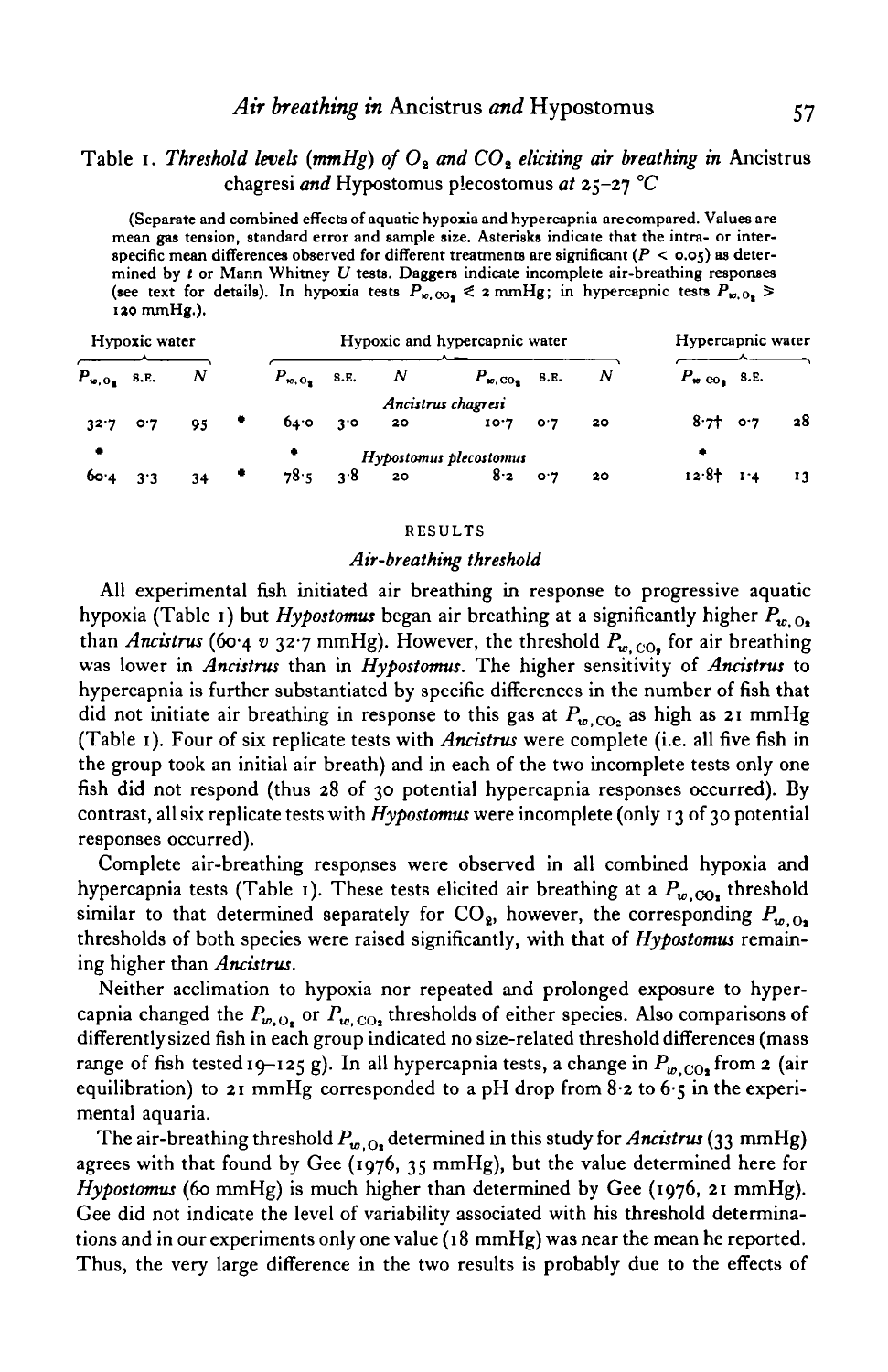

**Fig. i. Air-breathing frequencies (AB/F.h) determined for groups of** *Ancistrus chagresi* **(A)** and *Hypostomus plecostomus* (B) in relation to  $P_{\kappa, 0}$  (25-27 °C). Solid lines are least squares *regressions: Ancistrus, y = -0.30*  $(P_{w,0_2})+14.4$ ,  $r = -0.79$ ,  $n = 53$ ; *Hypostomus, y =*  $-$  0.16  $(P_{w, 0<sub>1</sub>})$  + 9.2,  $r = -0.56$ ,  $n = 54$ . Dashed line connects calculated line to mean air**breathing threshold determined for each species. Frequencies determined during feeding (squares) were not used in regression calculations.**

different experimental protocols (e.g. the control of extraneous disturbances, the time between handling and testing, test group size, gas delivery rate) on air-breathing threshold in *Hypostomus.* Our experience indicates that disturbance suppresses normal air-breathing behaviour in these species.

### *Air-breathing frequencies*

Air-breathing frequencies of both *Ancistrus* and *Hypostomus* changed with spontaneous fish activity and thus varied considerably (range  $o·5-23$  breaths/h) in different observation periods (Fig. 1). Comparison of dark and daylight frequencies revealed no circadian changes and within-group comparisons of small and large fish showed no effect of fish size on air breathing. Preliminary observations indicate that feeding can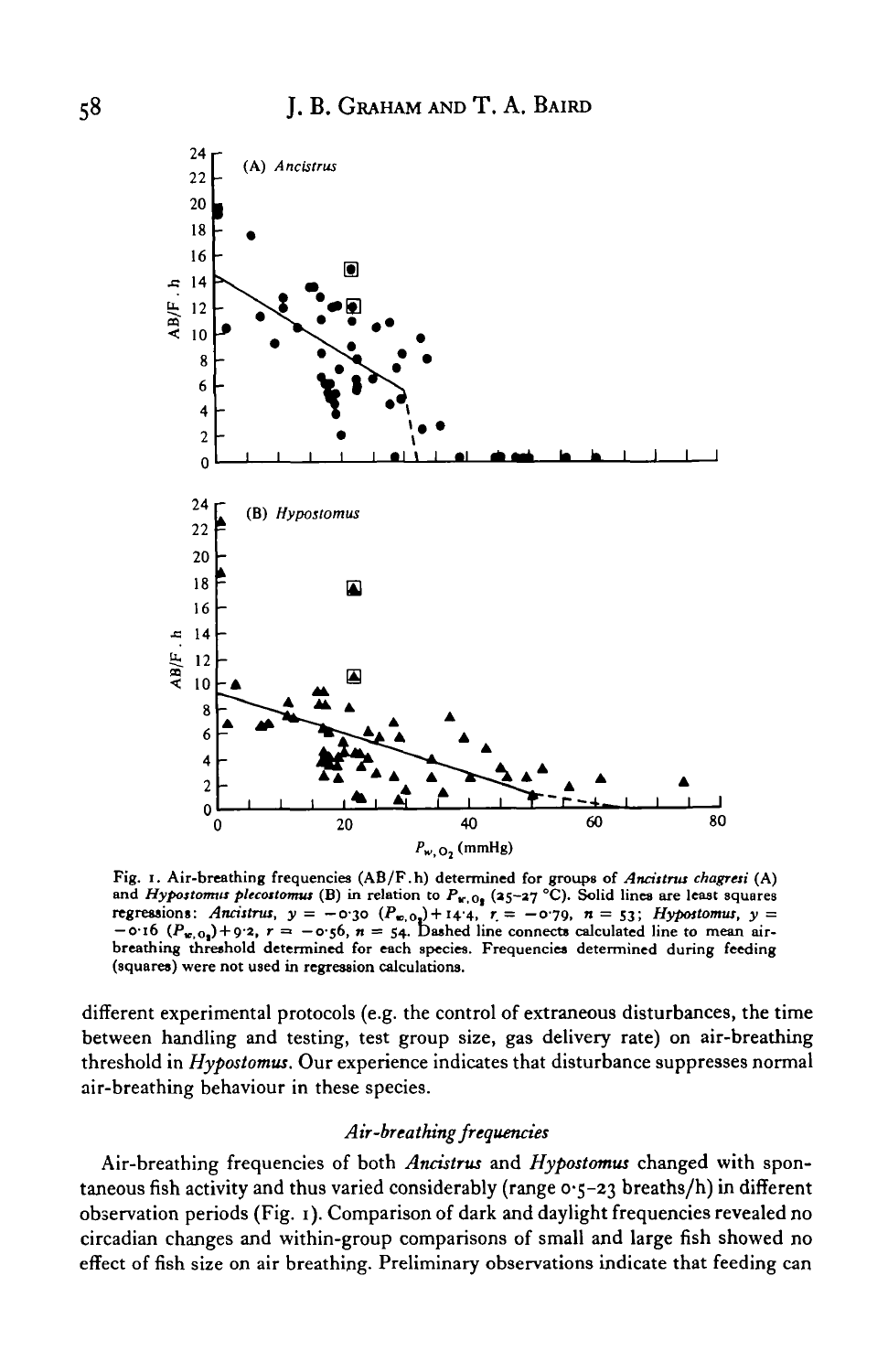

Fig. 2. (A) Air-breathing frequency in relation to  $P_{\mathbf{x},\mathbf{0}_2}$  of hypoxic ( $\bigcirc$ ) and normoxic ( $\bullet$ ) water acclimated groups of *Ancistrus chagress* (25 °C). Least squares regressions: hypoxic fish,  $y =$  $-$ 0.30  $(P_{\mathbf{w},0_{\mathbf{g}}})+13.8$ ,  $\mathbf{r}=-0.72$ ,  $\mathbf{n}=26$ ; normoxic fish,  $\mathbf{y}=-0.20$   $(P_{\mathbf{w},0_{\mathbf{g}}})+14.6$ ,  $\mathbf{r}=$  $-$ o·50,  $n = 26$ . (B) Air-breathing frequency in relation to  $P_{w, 0}$  of hypoxic ( $\triangle$ ) and normoxic ( $\triangle$ ) water acclimated groups of *Hypostomus plecostomus* ( $z_5$ °C). Least-squares regressions:<br>hypoxic fish,  $y = -0.16$ **+ 15, r = —0-82,** *n* **= 12. Frequencies determined during feeding (squares) were included in regression calculations.**

increase air breathing (Figs. 1,2); in addition, the four very high rates at 1 mmHg  $P_{w,0}$  (Fig. 1) were measured with some decaying uneaten food in the aquaria. This may have resulted in the release of substances that interfered with aquatic respiration and necessitated additional air breaths. Fig. 1 shows that the frequencies of both species are inversely related to  $P_{w, O_1}$  and that, although Ancistrus commenced airbreathing at a lower  $P_{w_0, 0}$ , its frequency was generally higher and increased more with hypoxia than did that of *Hypostomus.* In 76 paired air-breathing frequency comparisons made at or above threshold  $P_{w,0}$ , for both species, *Ancistrus* had a higher rate 67 times compared to 5 for *Hypostomus,* with 4 ties. A chi-square single classification analysis of these results reveals a significant difference in air-breathing frequency ( $\chi^2$ , 1 degree of freedom (D.F.) =  $42.8$ ,  $P < \text{o} \cdot \text{o}$ <sub>5</sub>).

Following acclimation to hypoxia, the air-breathing frequency of *Ancistrus* remained inversely proportional to  $P_{w, O_1}$  but was reduced compared to that of fish from nor-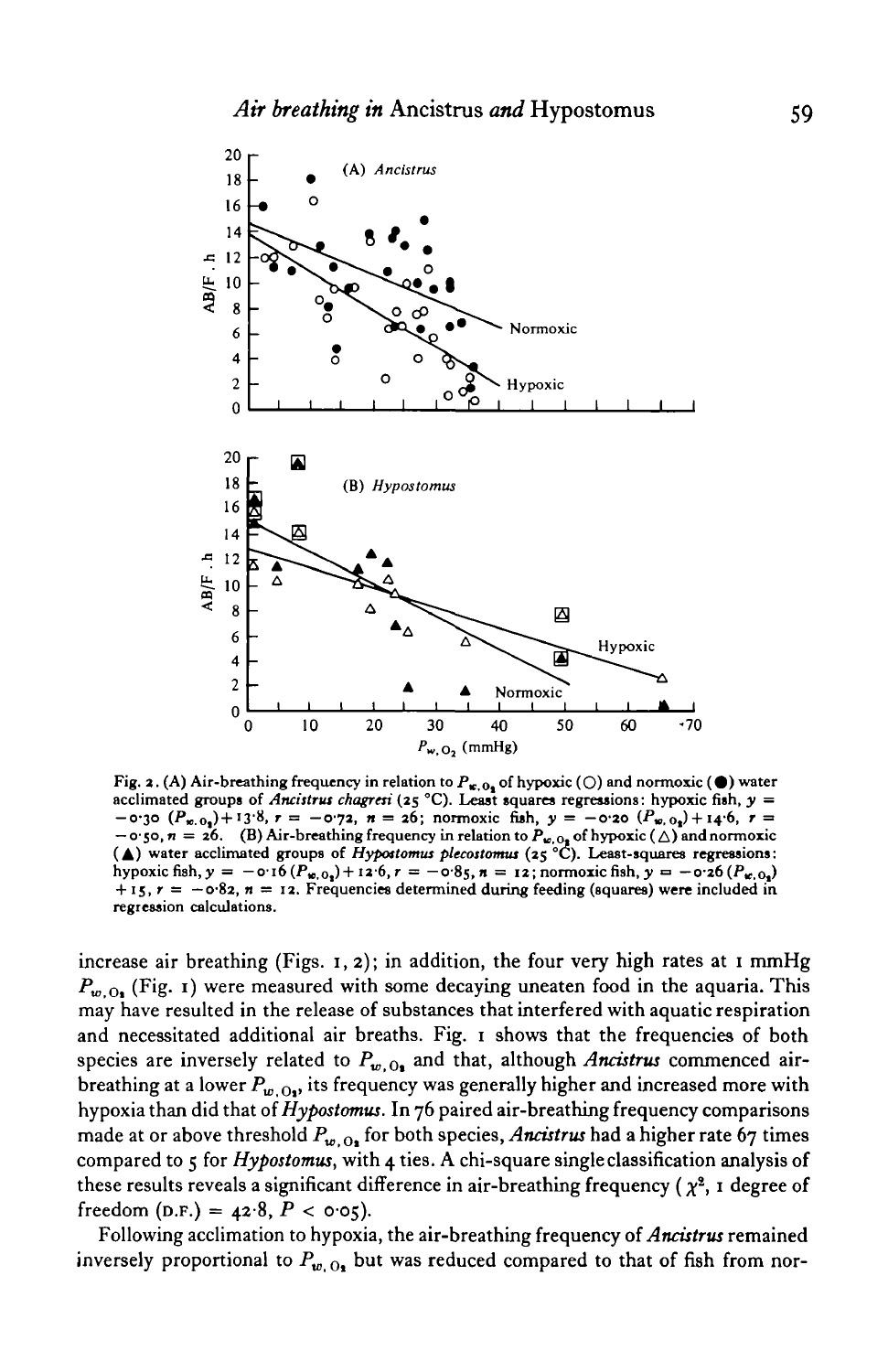

Fig. 3. Air-breathing frequencies of groups of Ancistrus chagresi ( $\bullet$ ) and Hypostomus pleco*stomus* **(A) during two 48 h teats in which fish were exposed co progressive hypercapnia while in normoxic water (A), followed by the gradual onset of hypoxia while in hypercapnic water (B) and, following 24 h in aerated water, abrupt exposure to simultaneous hypoxia and** hypercapnia (C).  $P_{\mathbf{x},O_{\mathbf{x}}}$  and  $P_{\mathbf{x},O_{\mathbf{y}}}$  values during each phase are shown in the bottom panel.

moxic water (Fig. 2 A). In 26 paired air-breathing rate comparisons of hypoxia and normoxia acclimated *Ancistrus,* hypoxic fish had a lower frequency in 22 tests versus only 2 for normoxic fish, with 2 ties (single classification  $\chi^2$ ,  $I$  D.F. =  $I$ I·I,  $P < \text{o·o}_5$ ). By contrast, hypoxia acclimation did not significantly alter the  $P_{w, Q_1}$ -air-breathing frequency of *Hypostomus* except at a  $P_{w, O_2}$  less than 24 mmHg (Fig. 2B), where hypoxia-acclimated fish consistently  $(n = 7)$  had a lower air-breathing rate than fish from normoxia. The opposite, however, was true from 24 to 65 mmHg ( $n = 5$ ).

Fig. 3 summarizes two 48 h experiments contrasting the responses of *Hypostomus* and *Ancistrus* to progressive hypercapnia while in normoxic water, followed by the gradual onset of hypoxia while in hypercapnic water, and then to abrupt, simultaneous hypercapnia and hypoxia. Above threshold levels of hypercapnia, *Ancistrus* had a higher air-breathing frequency than *Hypostomus* (Fig. 3 A), which is consistent with the observed interspecific threshold differences (Table 1), but no correlation between  $P_{w, \text{CO}_3}$  and air-breathing frequency was found for either species. Moreover, both species gradually compensated for hypercapnia and stopped all air-breathing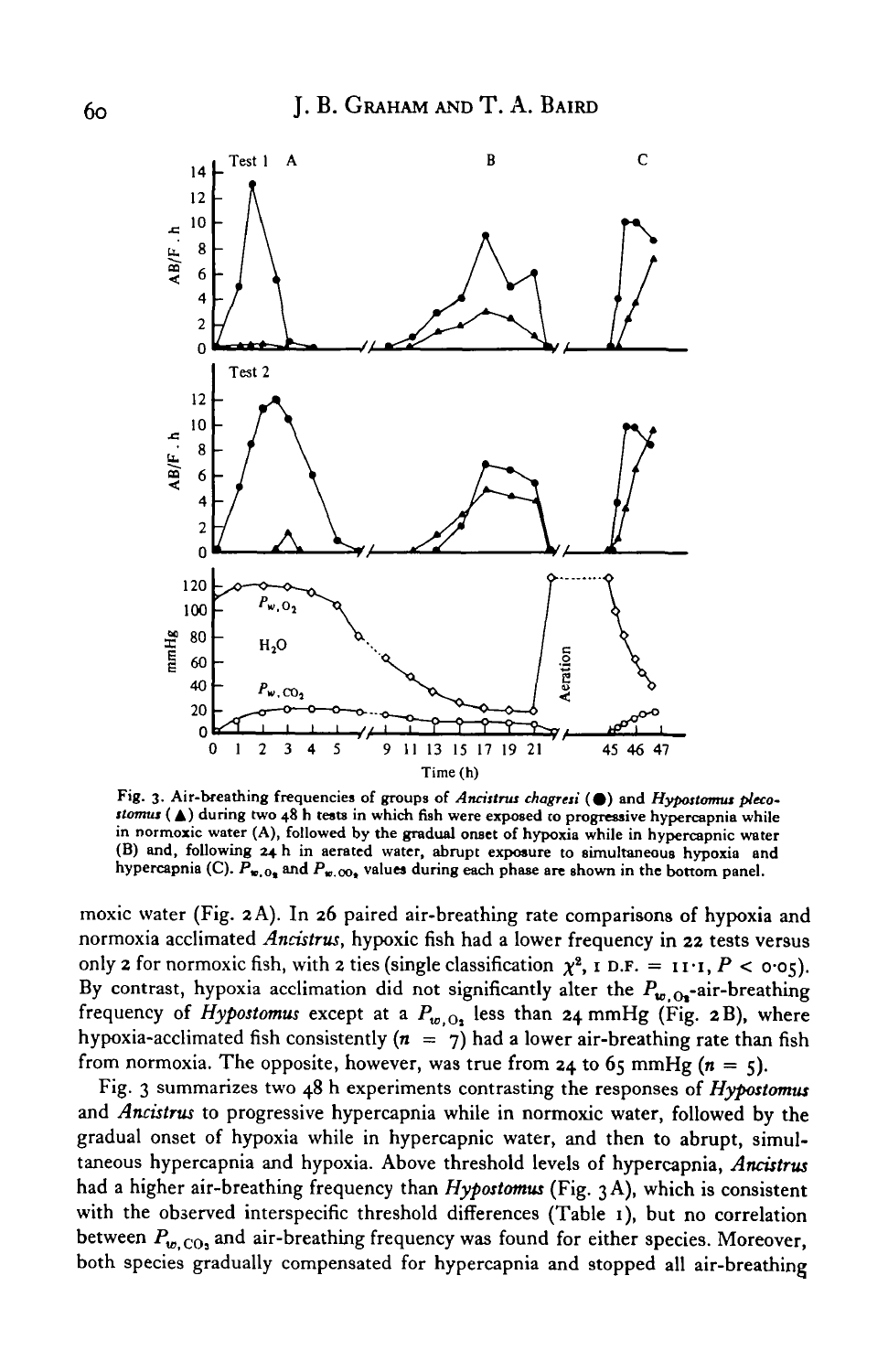Table 2. Mean air-breathing frequencies (breaths/fish h<sup>-1</sup>) of Ancistrus chagresi and Hypostomus plecostomus *compared in hypoxic water and in combined hypoxic and hypercapnic water at* 25-27 *°C*

**(Rates were measured only when aquatic conditions had been stable for 12-24 h- Values are mean frequency ± 95 % confidence intervals, the range observed, and** *(N).* **Asterisk indicates** intraspecific frequency differences are significant  $[P < \text{o-o}$ <sub>5</sub>] by *t* test. Mean ( $\pm$ s.E.)  $P_{w,0}$ . and  $P_{K,CO_4}$  values (mmHg) are given for two ambient conditions.)

|                        | Hypoxic water<br>$(P_{w, 0, 2} 2^2 \cdot 3 \pm 3^2 \cdot 2; P_{w, 00, \leq 2})$ | Hypoxic and hypercapnic water<br>$(P_{w, 0_2} 23.1 \pm 2.7; P_{w, 00_2} 12.0 \pm 1.2)$ |
|------------------------|---------------------------------------------------------------------------------|----------------------------------------------------------------------------------------|
| Ancistrus chagresi     |                                                                                 |                                                                                        |
|                        | $8.0 \pm 1.7$                                                                   | $5.7 + 1.7$                                                                            |
| Range                  | $1.8 - 13.6$                                                                    | $0 - 11$ <sup>-1</sup>                                                                 |
| N                      | 20                                                                              | 17                                                                                     |
| Hypostomus plecostomus |                                                                                 |                                                                                        |
|                        | $5.6 \pm 1.1$                                                                   | $2.7 + 0.8$                                                                            |
| Range                  | $2.4 - 9.2$                                                                     | $0 - 5.2$                                                                              |
| N                      | 20                                                                              | 17                                                                                     |

activity within 2-6 h of first exposure. Neither the initial air-breathing frequency nor the time required for these species to cease air breathing were significantly affected by repeated or prolonged exposure to hypercapnia.

Following hypercapnia tests,  $P_{w,0}$  was allowed to decline gradually (6-10 h) to airbreathing threshold levels, and both species resumed air breathing (Fig. 3 B). When this response to hypoxia occurred, *Ancistrus* again had a higher air-breathing frequency than *Hypostomus.* The air-breathing frequency of *Hypostomus* in hypoxic and hypercapnic water was in fact significantly lower than that measured in hypoxia alone (Table 2, cf. Figs. 1, 3B). The air-breathing frequency of *Ancistrus,* although also slightly depressed in hypoxic and hypercapnic water, was not significantly different from its rate in hypoxic water (Table 2).

The added effects of hypercapnia and hypoxia on air-breathing frequency were apparent during abrupt exposure to these conditions (Fig. 3 C). Fish that had been in aerated water for 24 h or longer responded to the reduction of  $P_{w,0}$  and rise in  $P_{w,0}$ with an air-breathing frequency that was greater than that observed during the gradual onset of these conditions (cf. Fig. 3 B, C). The air-breathing frequency found for *Ancistrus* was similar to its rate in hypercapnia alone (Fig. 3 A), but the response of *Hypostomus* was more pronounced. Both these sensitivity differences are consistent with previously described differences in air-breathing threshold (Table 1).

## *Temperature effects*

The air-breathing threshold  $P_{w,0}$  of *Ancistrus* is temperature-independent from 25 to 35 °C (Fig. 4). At 15 and 20 °C, however,  $P_{w, 0}$  is significantly increased (P < 0-05, *t* test). It is also elevated at 35 °C but not significantly different from the 25-32 °C values. *Ancistrus* did not survive very long in hypoxic water above 32 °C and frequency measurements were confined to the 20-30 °C range (Fig. 4). The air-breathing frequency increase is small from 20 to 25 °C ( $Q_{10} = 1.5$ ), but is much larger from 25 to 30 °C ( $Q_{10} = 7.2$ ).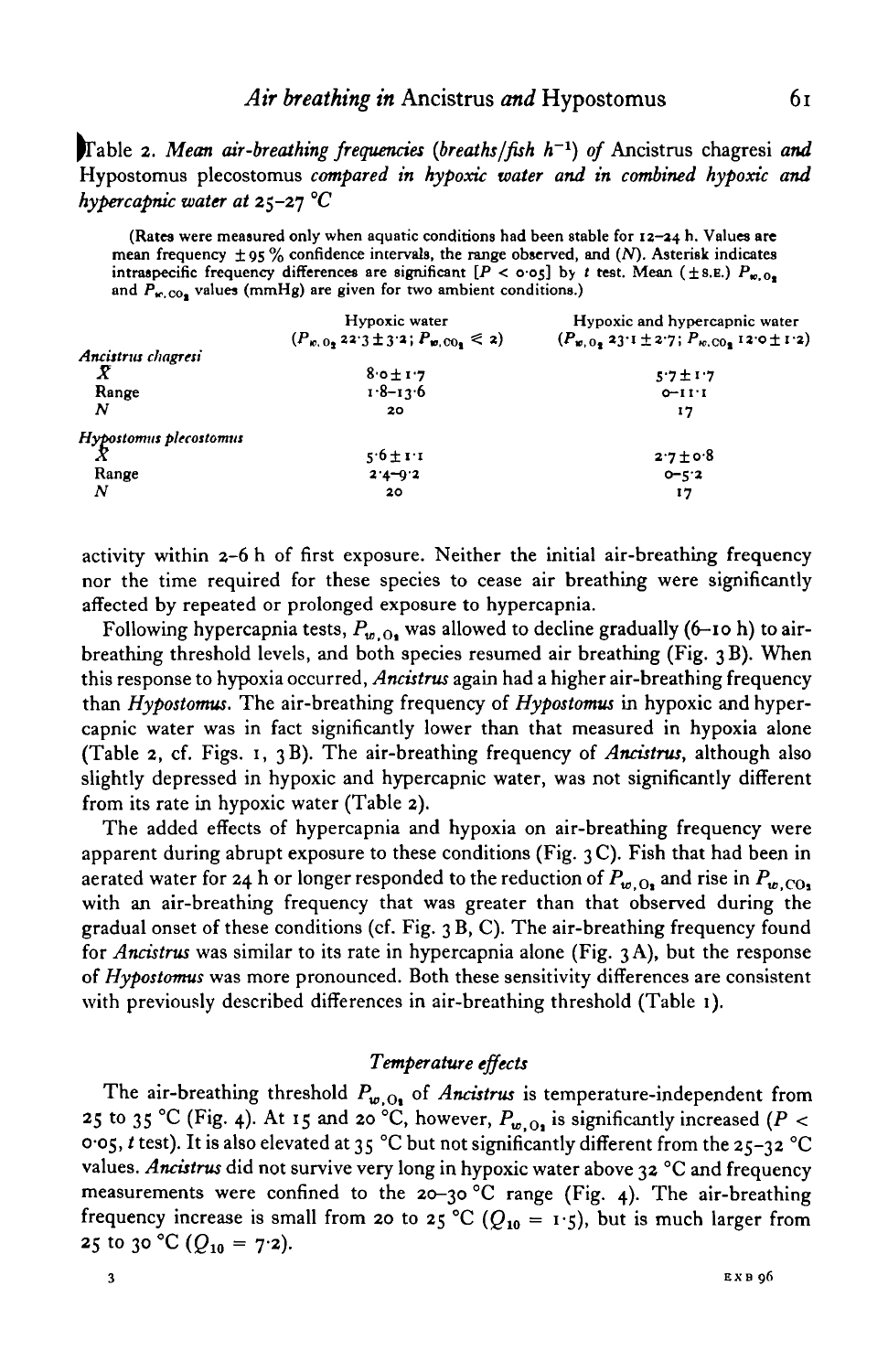

Fig. 4. Effects of temperature on the mean  $P_{w,0}$  air-breathing threshold and the mean air**breathing frequency of** *Ancistrus chagresi.* **Numbers with threshold data indicate total number of fish observed. Numbers with the frequency data are the total observation periods conducted** on 5 fish. Lines are 95 % confidence intervals of the mean.  $P_{w, 0<sub>1</sub>}$  ranged from 8 to 12 mmHg **during all air-breathing frequency determinations.**

### *Synchronous air breathing*

Analysis of 4-5 h of air-breathing records for *Ancistrus* and *Hypostomus* reveals a significant  $(P < o·o<sub>5</sub>)$  temporal clumping of air breathing, which indicates that both species breathe air synchronously. No interspecific differences in synchrony level were indicated in these records. The demonstration of synchronous air breathing in *Hypostomus* contrasts with the results of Kramer & Graham (1976) and probably reflects sampling error in their study as well as the variability of the behaviour of *Hypostomus.*

#### **DISCUSSION**

#### *Air breathing in* Hypostomus *and* Ancistrus

This study demonstrates differences in the air-breathing responses of *Ancistrus* and *Hypostomus* that may influence microhabitat selection by these species in their stream environment. In progressive hypoxia, *Hypostomus* switches to air breathing at a higher  $P_{w,0}$ , than *Ancistrus*, but below 33 mmHg  $P_{w,0}$ , the point where *Ancistrus* commences air breathing, *Hypostomus* breathes less frequently than *Ancistrus* (Fig. 1). Although 'air breathing' seems to be primarily a respiratory adaptation, *Hypostomus* does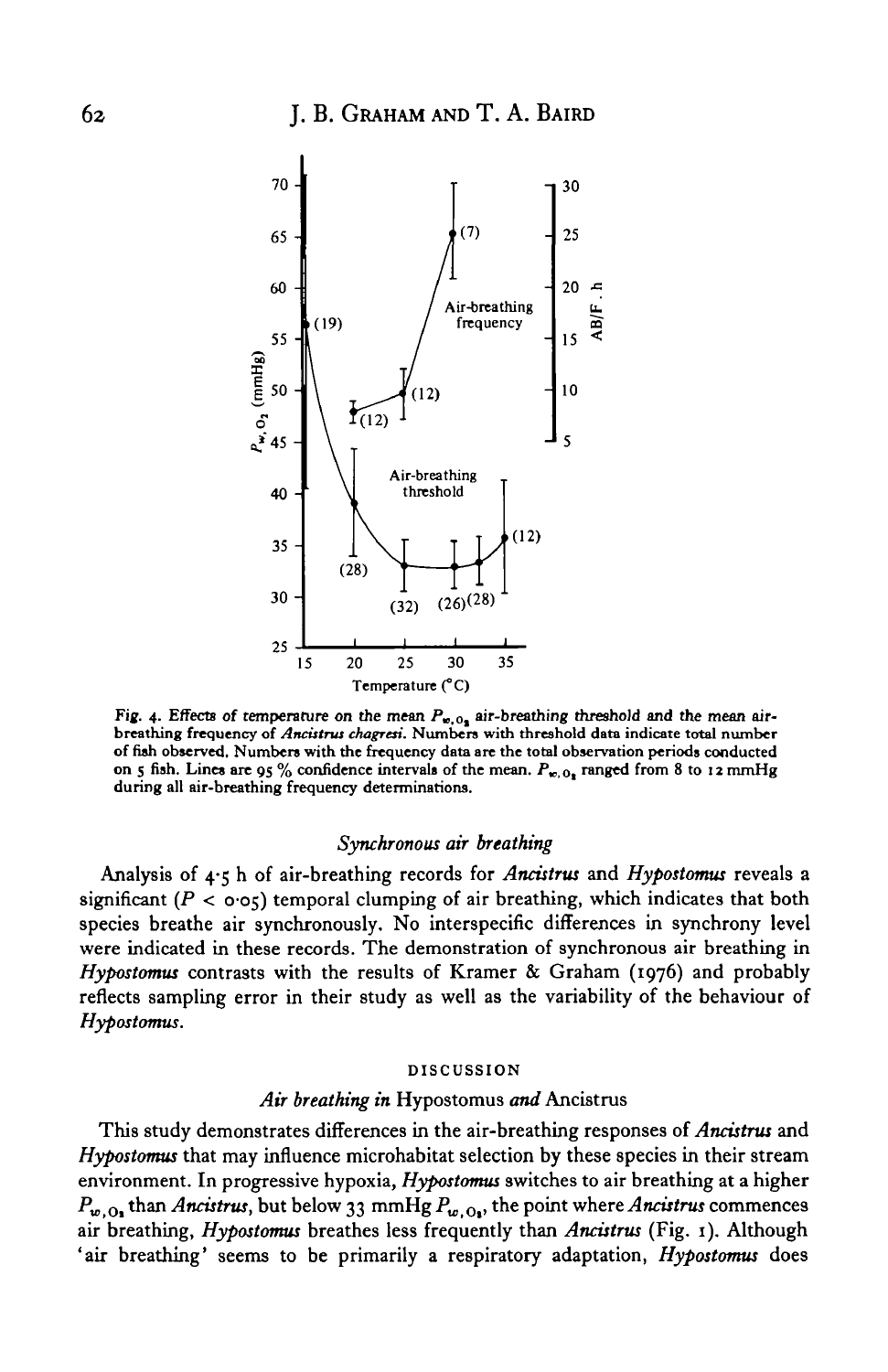occasionally gulp air in 'aerated' laboratory aquaria while *Ancistrus* does not. Gee (1976) suggested *Hypostomus* may utilize increased buoyancy provided by air in its stomach to facilitate movement and feeding, and in normoxic streams, this species has been observed to gulp air prior to grazing on non-supportive substrates (M. Power, pers. comm.). By contrast air breathing in *Ancistrus* appears to have an exclusively respiratory function.

The different air-breathing rates of these two species and the larger inverse correlation between air breathing and hypoxia suggest that *Ancistrus* is a less efficient airbreather (i.e. less of the inhaled aerial  $O_2$  is actually delivered to respiring tissue) than *Hypostomus.* Gee (1976) determined that equal-sized individuals of these two species have similarly sized stomachs that, during air breathing, are totally emptied by exhalation and then filled to capacity upon inhalation. Since these species have similar routine  $O_8$  consumption rates (J. B. Graham, in prep.) and because equivalent air volumes are swallowed, it could be expected that two equal-sized fish of each species would hold an air breath for the same time. *Ancistrus,* however, breathes air more often than *Hypostomus* and frequency differences change with  $P_{\omega, O_2}$  (Fig. 1).

Measurements of expired gas  $O<sub>2</sub>$  content are needed to compare air-breathing efficiencies. An additional aspect of the efficiency question, however, concerns the extent to which aerial  $O_8$  that is absorbed by blood haemoglobin (Hb) in the stomach may be lost through the gills to hypoxic water before it is distributed to tissues. By virtue of 'in-series' circulation,  $O<sub>2</sub>$ -rich blood leaving the stomach mixes with other venous blood and circulates through heart and gills before reaching capillaries (Johansen, 1970), making a reversed  $O<sub>2</sub>$  diffusion gradient in gill circulation likely. Both these species continue to ventilate their gills while air breathing in hypoxic water and, because *Ancistrus* normally remains dependent upon exclusively aquatic ventilation down to a lower  $P_{w_0, Q_0}$ , it may be less able to control branchial O<sub>2</sub> loss (see below), which would cause a more rapid increase in air breathing with declining  $P_{w,0}$ , (Fig. 1).

Comparative measurements of respiration in hypoxic water have not been made, but the lower  $P_{\omega, Q_2}$  threshold of *Hypostomus* is consistent with the hypothesis that it is a more efficient air breather than *Ancistrus.* Air-breathing species often have a diminished capacity for aquatic respiration when compared to a closely-related but less proficient air-breathing species or a related species that has no air-breathing capacity (Munshi, 1976; Singh, 1976; Graham, Kramer & Pineda, 1978; Hulbert *et al.* 1978; Johansen, Mangum & Weber, 1978). This is because the evolution of air-breathing is, in most species, tied to specializations (e.g. reduced gill area, gill by-passing shunts, reduced ventilatory musculature and changes in Hb concentration and Hb-O<sub>2</sub> affinity) that, while minimizing the potential for  $O_2$  loss from gills, also reduce the scope of aquatic respiration (Johansen, 1970; Hughes, 1972, 1976; Stevens & Holeton, 1978; Farrell & Randall, 1978, and references above). Therefore, the initiation of air breathing by *Hypostomus* at a higher  $P_{w, O_1}$  than *Ancistrus* may reflect limitations imposed on branchial respiration by the presence of specialisations favouring efficient aerial respiration once in hypoxia.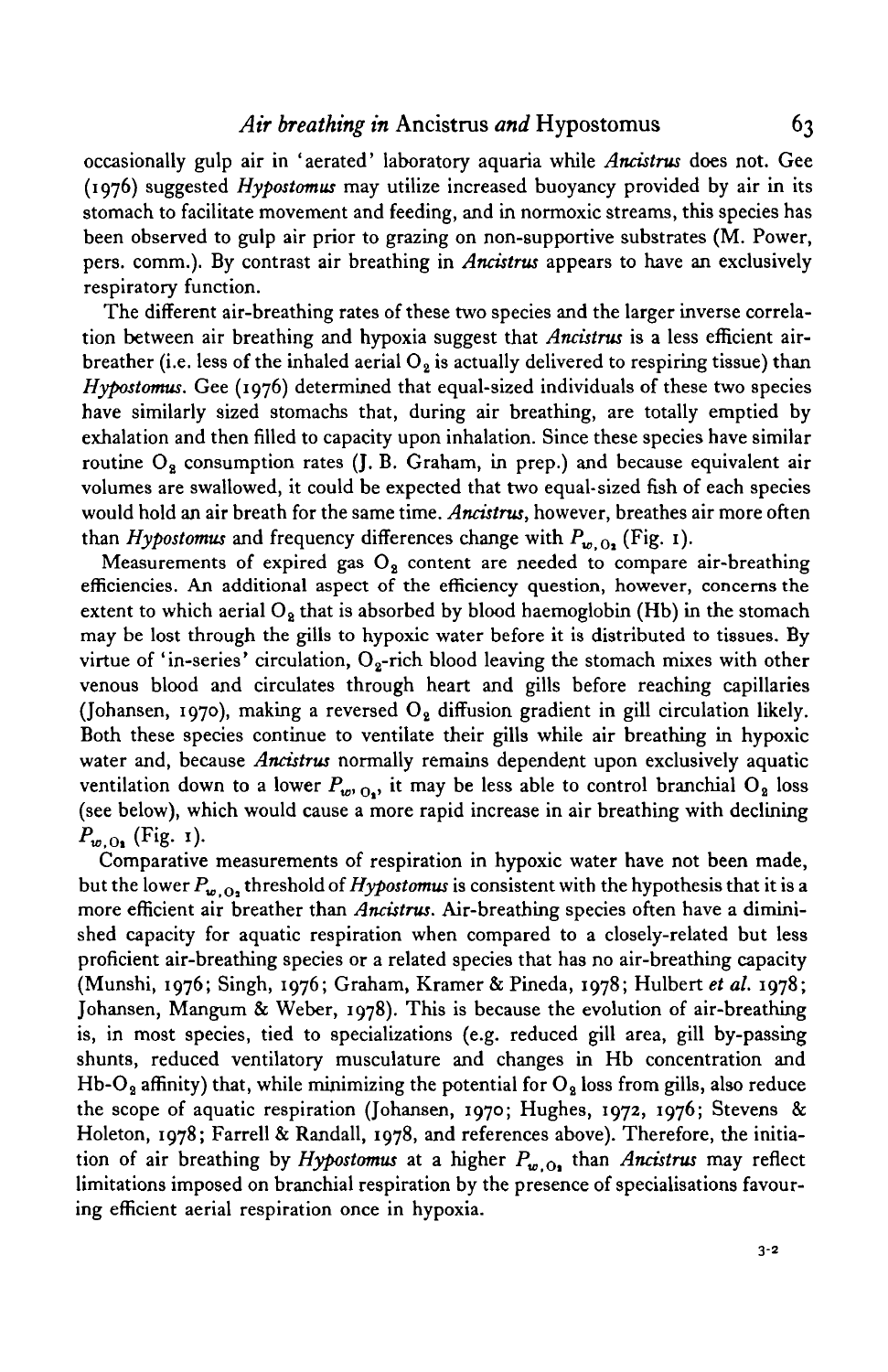# 64 J. B. GRAHAM AND T. A. BAIRD

## *Hypoxia, hypercapnia and the control of aerial respiration*

Although hypoxia acclimation enabled *Ancistrus* and, to a lesser extent *Hypostomus* to reduce air-breathing frequency in hypoxia (Fig. 2), it is surprising that this treatment did not affect the  $O<sub>2</sub>$  air-breathing threshold of either species. The latter finding is similar to that of Gee (1980) for the mud minnow *(Umbra)* but contrasts with results of Bicudo & Johansen (1979), who found that hypoxia-acclimated swamp eels (Synbranchus) 'switched on' air-breathing at a higher  $P_{w,0}$ , than did fish from normoxia.

Since both *Ancistrus* and *Hypostomus* ventilate their gills in hypoxia it could be expected that hypoxia acclimation would result in physiological adjustments that augment both aerial and aquatic respiration (J. B. Graham, in prep). It is not known at the present time if both respiratory modes are enhanced equally, but such a balance might result in a constant  $O<sub>2</sub>$ -air-breathing threshold. However, another possibility is that the 'switching on' of air breathing is controlled by external  $O<sub>9</sub>$  receptors located in the aquatic ventilation pathway. If this were the case, then the extent to which an air-breathing species could, through adaptive processes, gain independence from aquatic hypoxia and increase its reliance on aerial respiration would be limited by the degree to which its gill function in water could be reduced (Johnsen, 1970; Hughes & Singh, 1970a, *b).* Hypoxia acclimated *Synbranchus,* for example, may have shifted to a greater dependence on aerial respiration, which would explain a lower  $O<sub>2</sub>$  threshold (Bicudo & Johanson, 1979). Due to the amphibious capabilities of this species and because its gills and buccopharyngeal epithelium are utilized for aerial respiration even while in water, *Synbranchus* may initially possess efficient alternative means of handling ancillary gill functions (Graham, 1976), which may be further refined in the course of hypoxia acclimation (Bicudo & Johansen, 1979).

Both  $CO<sub>2</sub>$  and pH are important regulators of air-breathing frequency in some species (Hughes & Singh, 1970a, *b;* Johansen, 1970; Singh, 1976). Thus, it is noteworthy that the CO<sub>2</sub> air-breathing thresholds observed for *Ancistrus* and *Hypostomus* (Table 1) are high compared to those recorded for other species (from  $1-\xi$  mmHg in Amia, Neoceratodus, and *Synbranchus*; Johansen, 1970). Also hypercapnia evoked only a short period of air breathing in *Ancistrus* and *Hypostomus* followed by a rapid compensation for  $CO<sub>2</sub>$  and the resumption of exclusively aquatic respiration. A decline in response to  $CO<sub>2</sub>$  was also observed in the characin *Piabucina* (Graham, Kramer & Pineda, 1977). Few other studies, however, have documented the longterm effects of hypercapnia on fish air-breathing activity. We conclude that the high CO,, thresholds found for *Ancistrus* and *Hypostomus,* along with their ability to compensate for the effect of this gas, indicate that  $CO<sub>2</sub>$  is not important in the regulation of facultative air-breathing in these species.

The mechanisms of both  $CO<sub>2</sub>$ -initiation of air breathing and  $CO<sub>2</sub>$  compensation are unknown but probably involve short-term changes in  $Hb-O<sub>2</sub>$  affinity (Weber, Wood & Davis, 1979) and shifts in acid-base status and in the ratios of excreted bicarbonate and  $CO<sub>2</sub>$  (Burggren, 1979; Cameron, 1979).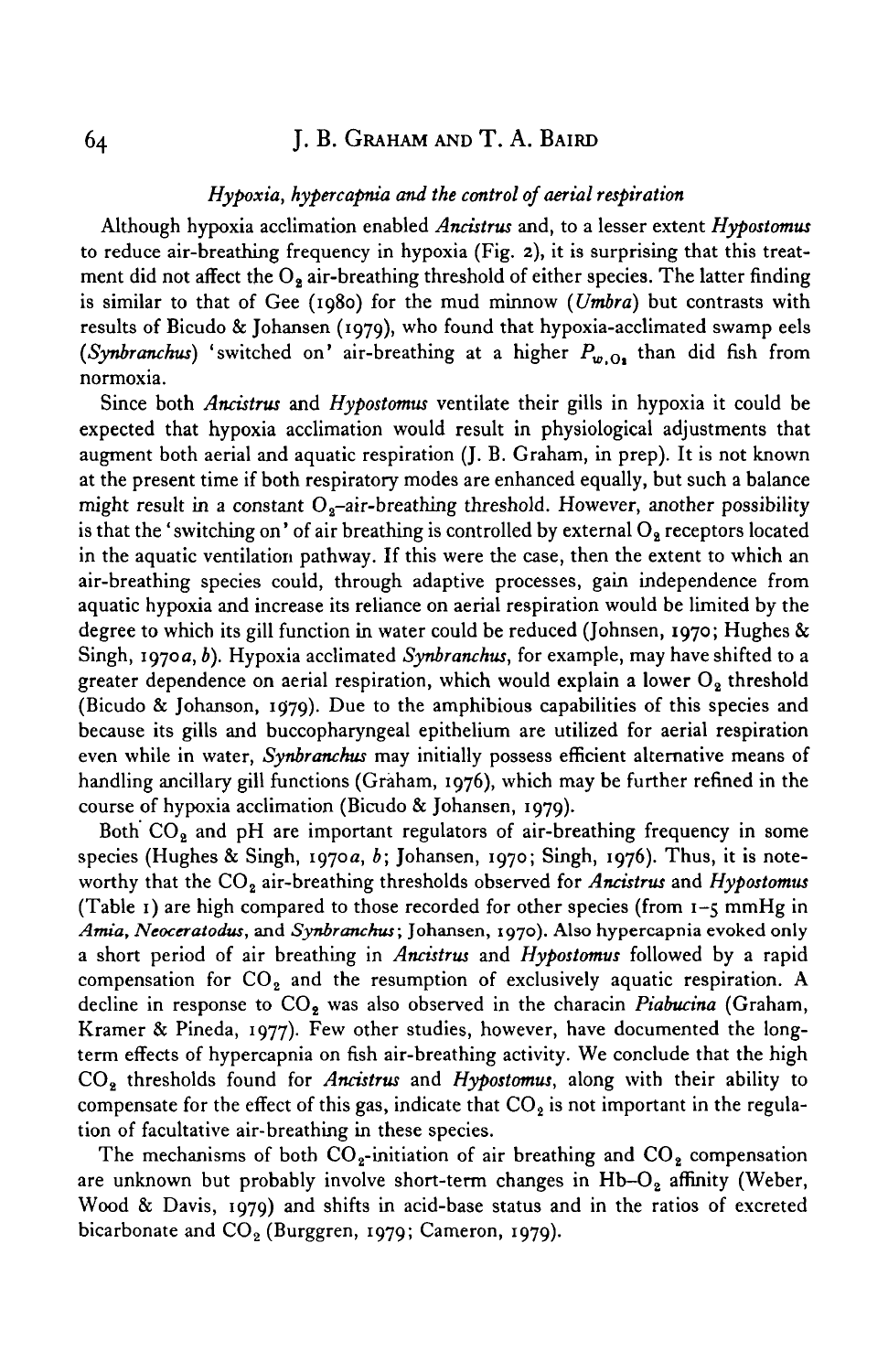### *Environmental and metabolic factors influencing air breathing*

Although the air-breathing frequency of *Ancistrus* varied with temperature (Fig. 4), its  $P_{w,0}$  air-breathing threshold was temperature independent from 25 to 35 °C. For *Umbra,* a more eurythermal species, Gee (1980) found a direct relationship between temperature and  $P_{w, 0}$ , air-breathing threshold (12 mmHg at 5 °C; 42 mmHg at 30 °C). In the case of *Ancistrus* the rise in threshold  $P_{w,0_1}$  below 25 °C and the slight increase at  $35 \text{ °C}$  are probably a result of the separate effects of atypical thermal extremes on metabolic  $O_8$  demand (higher in warm temperature) and on  $O_8$  delivery capacity (cool temperature depresses heart rate and ventilation, and lowers diffusion rate). Air-breathing frequency typically increases with temperature (Johansen, 1970). *Ancistrus* in these tests were acclimated to  $25-27$  °C and the  $Q_{10}$  of the frequency change from 20 to 25 °C was very small compared to that from 25 to 30 °C (Fig. 4). In addition to the direct effect of increased temperature on metabolism, the large *Q10* may also reflect the secondary effects of temperature on tissues and organ systems (e.g. pH changes, reduced  $Hb-O<sub>2</sub>$  affinity, increased heart and ventilatory activity and a lowered  $O<sub>2</sub>$  extraction efficiency).

Our studies with *Ancistrus* and *Hypostomus* clearly demonstrate the distinction between species that 'switch on' air breathing in response to factors that directly limit aquatic respiration (i.e. aquatic hypoxia and, to a lesser extent, hypercapnia) and species such as *Amia* (Johansen *et al.* 1970) and *Lepisosteus* (Rahn *et al.* 1971) that, independent of ambient conditions, either initiate air breathing or 'turn up' air-breathing frequency in response to a heightened metabolic  $O_2$  demand; this is most usually caused by increased ambient temperature or activity. In his review, Johansen (1970) pointed out this distinction, but, with few exceptions (see Gee, 1980), subsequent air-breathing fish literature has been insensitive to it. In *Ancistrus* and, for the most part, *Hypostomus,* air breathing is primarily a facultative response to aquatic hypoxia. Even though temperature,  $P_{w,01}$ , and activity all affect air-breathing frequency, these species exclusively use aquatic respiration in normoxic water. Neither abrupt temperature changes nor typical activity levels, including feeding and aggressive interactions, will cause either species to breathe air. This is different from *Amia* and *Lepisosteus,* both of which breathe air in normoxia and elevate their airbreathing rates in hypoxia and with increased temperature or activity.

#### *Facultative air-breathing responses in different species*

Facultative air-breathing doubtlessly increases the survival probability of fishes forced to endure periodic exposure to water unsuitable for aquatic respiration. During the tropical dry season, for example, fish that typically occur in normoxic flowing streams may become trapped for weeks or months in stagnant ponds that are hypoxic and hypercapnic (Lowe-McConnell, 1975; Kramer *et al.* 1978). Moreover, the inhabitants of some tropical ponds may have to endure hypoxia every night irrespective of season (Kramer *et al.* 1978).

In recent years the category 'facultatively air-breathing fish' has been expanded by discovery of and experimentation with various species (e.g. *Piabucina,* Graham *et al.* 1977; *Hoplosternum,* Gee & Graham, 1978; *Hoplerythrinus,* Stevens & Holeton, 1978;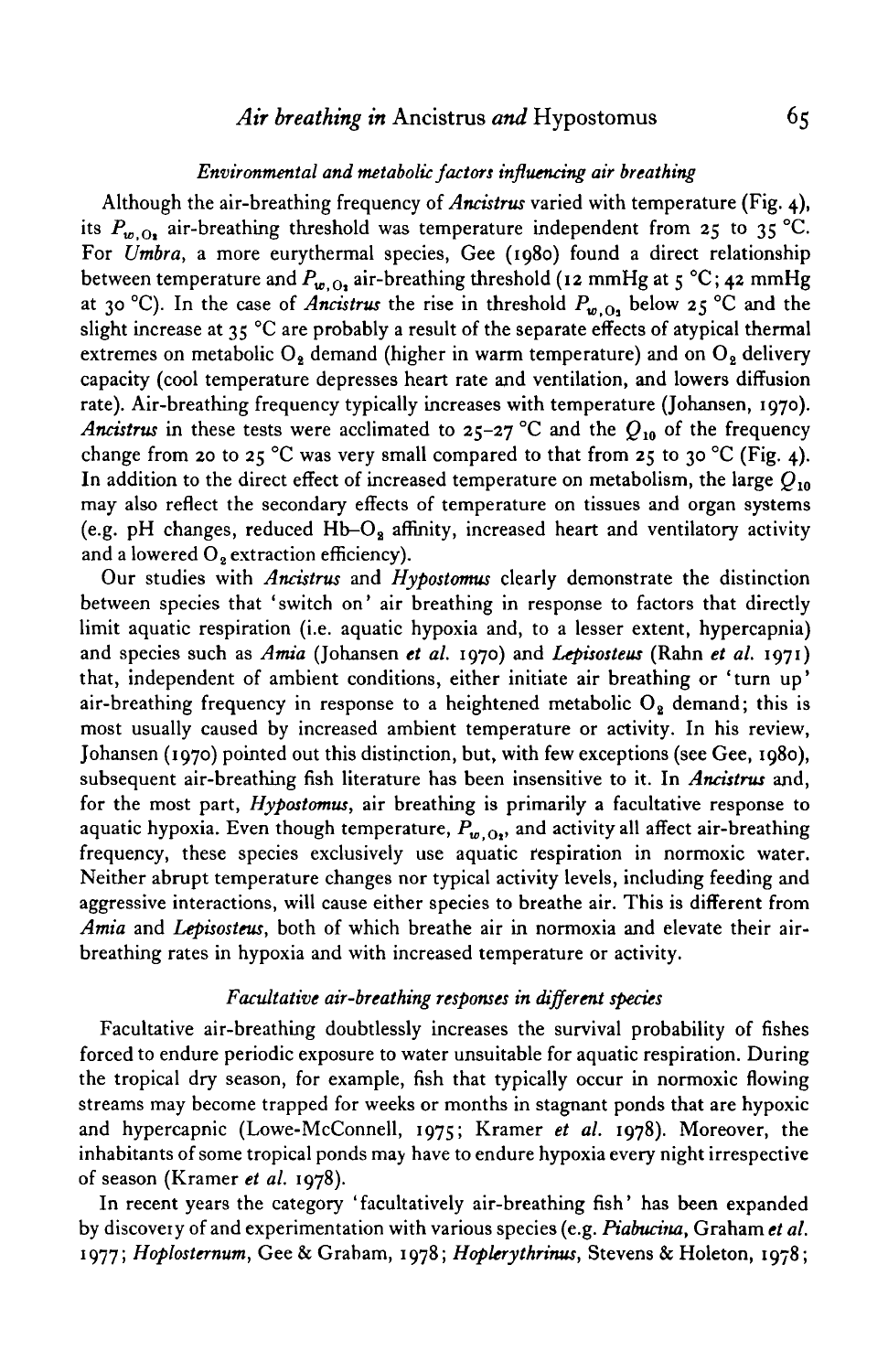# 66 J. B. GRAHAM AND T. A. BAIRD

*Umbra,* Gee, 1980; *Corydoras,* Kramer & McClure, 1980) that are not obligate airbreathers, but breathe air in normoxic water and merely 'increase' air-breathing frequency in order to endure hypoxia. Our studies illustrate the important need to contrast this class of facultative air-breathing with that of species like *Ancistrus* and *Hypostomus* in terms of the scope and magnitude of the behavioural, anatomical, physiological, and biochemical adjustments that may occur during the transition to air breathing. For a normoxic air-breather, hypoxia simply requires the fish to increase the frequency of an established behaviour pattern. In the long term, adjustments that increase air-breathing capacity and efficiency (see above) probably occur. But, greater changes must occur in fishes that 'switch on' facultative air-breathing. The need to periodically swim to the surface for air is a fundamental departure in behaviour from the usual benthic habits of *Ancistrus* and *Hypostomus,* and it probably also requires the diversion of energy resources normally used for other activities (Kramer  $\&$ McClure,  $1981$ ). In addition, changes in the stomach may be required to facilitate aerial respiration and these may affect feeding efficiency. Our studies demonstrate that the transition to air-breathing is followed by refinements that favour increased air-breathing efficiency. This together with a predator-avoidance capability afforded *Ancistrus* and *Hypostomus* by synchronous air-breathing (Kramer & Graham, 1976; Gee, 1980) suggest that once initiated, air breathing becomes fully integrated into the natural activities of these species.

This work was supported by grants from the Smithsonian Institution's Research Foundation and the Smithsonian Tropical Research Institute. Collection of specimens in 1979 and 1980 was done in conjunction with NSF Grant DEB 79-12235. We thank R. Rubinoff, F. Sanchez and N. Smith for field assistance. Appreciation is also expressed to K. Dickson, D. Kramer, M. Power, and R. Wilson who commented on the manuscript.

#### REFERENCES

- BICUDO, J. E. P. W. & JOHANSEN, K. (1979). Respiratory gas exchange in the air breathing fish, *Sybranchus nuxrmoratus. Environ. Biol. Fish.* 4, 55—64.
- dioxide in the air breathing fish, Trichogaster trichopterus. J. exp. Biol. 82, 197-213.<br>CAMERON, J. N. (1979). Excretion of CO<sub>1</sub> in water-breathing animals a short review. Mar. Biol.
- *Letters* I, 3-13.
- CARTER, G. S. & BEADLE, L. C. (1931). The fauna of the swamps of the Paraguayan Chaco in relation to its environment. II. Respiratory adaptations in the fishes. *J. Linn. Soc.* (Zoo/.) 37, 337-368.
- FARRELL, A. P. & RANDALL, D. J. (1978). Air-breathing mechanics in two Amazonian teleosts, *Arapaima gigas* and *Hoplerythrinut unitaerdatus. Can. J. Zool.* 56, 939-945.
- bladder volume of some Central American catfishes (Trichomycteridae, Callichthyidae, Loricariidae, *Astroblepidae). Can.jf. Zool.* 54, 1030-1037.
- GEE, J. H. (1980). Respiratory patterns and antipredator responses in the central mudminnow, *Umbra limi*, a continuous, facultative, air-breathing fish. Can. J. Zool. 58, 819–827.<br>GEE, J. H. & GRAHAM, J. B. (1978). Respiratory and hydrostatic functions of the intestine of the cat-
- fishes Hoplosternum thoracatum and Brochis splendens (Callichthyidae). J. exp. Biol. 74, 1-16.<br>GRADWELL, N. (1971). A muscular oral valve unique in fishes. Can. J. Zool. 49, 837-839.
- 
- GRAHAM, J. B. (1976). Respiratory adaptations of marine air-breathing fishes. In *Respiration of Amphi-*<br>bious Vertebrates (ed. G. M. Hughes), pp. 165-187. London: Academic Press.
- GRAHAM, J. B., KRAMER, D. L. & PINEDA, E. (1977). Respiration of the air-breathing fish Piabucina *festae.J. comp. Physiol.* **123,** 295-310.